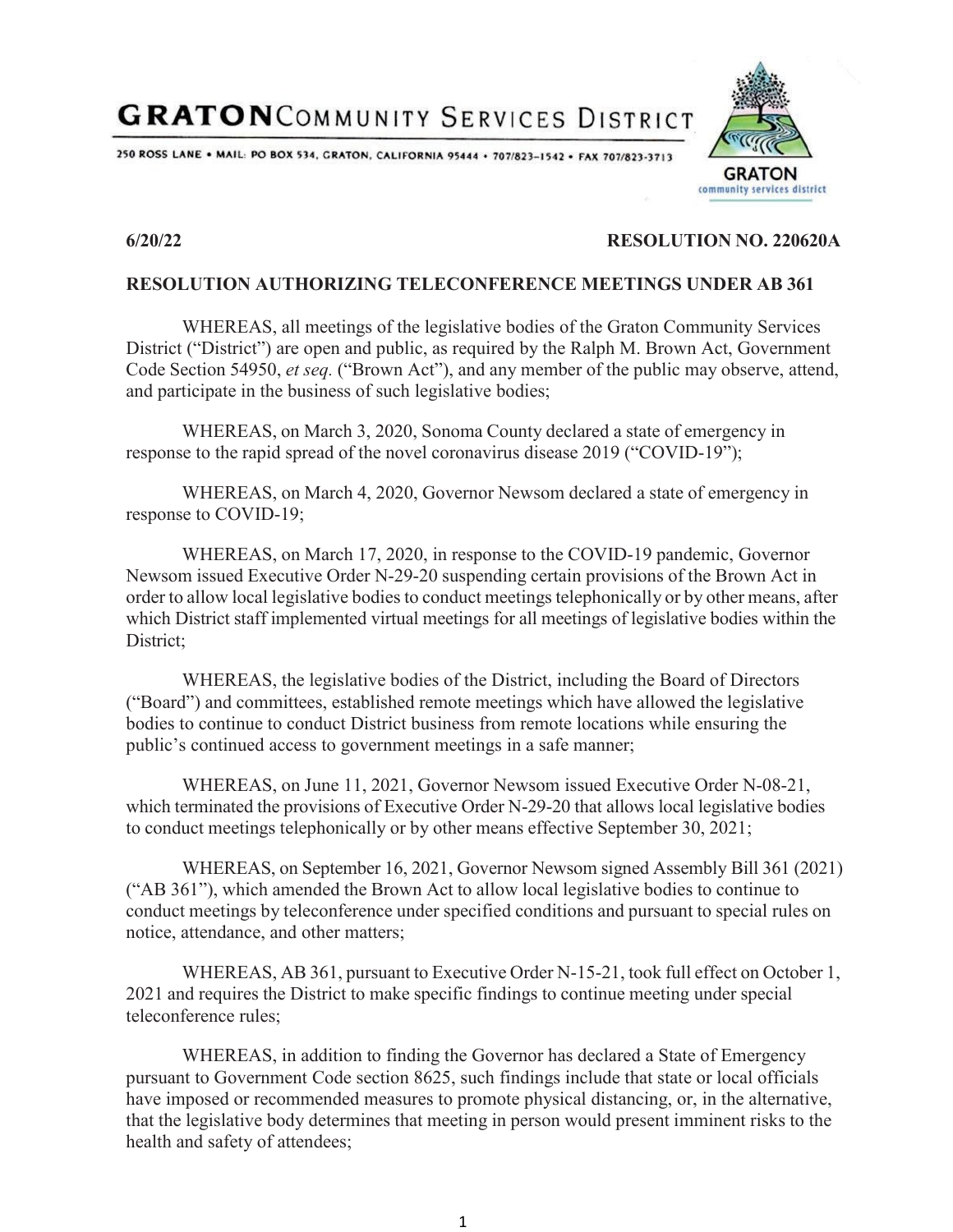250 ROSS LANE . MAIL: PO BOX 534, GRATON, CALIFORNIA 95444 . 707/823-1542 . FAX 707/823-3713



WHEREAS, Governor Newsom has declared a state of emergency due to COVID-19, state and county officials have imposed or recommended measures to promote physical distancing, and the Board has determined that in person meetings of the legislative bodies of the District would present imminent risks to the health and safety of attendees;

WHEREAS, on August 3, 2021, in response to the emergence of the highly contagious Delta variant of COVID-19, which caused an increase in COVID-19 cases throughout the United States, State, and Sonoma County, the Sonoma County Health Officer issued an order for all individuals to wear masks when inside public spaces;

WHEREAS, the Centers for Disease Control and Prevention ("CDC") continues to recommend physical distancing of at least six feet from others outside of the household;

WHEREAS, Title 8, Section 3205, subdivision  $(c)(5)(D)$  of the California Code of Regulations, promulgated by the Division of Occupational Safety and Health of the California Department of Industrial Relations ("Cal/OSHA"), requires employers to provide instruction to employees on using a combination of "physical distancing, face coverings, increased ventilation indoors, and respiratory protection" to decrease the spread of COVID-19;

WHEREAS, "Protecting Workers: Guidance on Mitigating and Preventing the Spread of COVID-19 in the Workplace," promulgated by the Occupational Safety and Health Administration ("OSHA") under the United States Department of Labor, provides that "[m]aintaining physical distancing at the workplace for [unvaccinated and at-risk] workers is an important control to limit the spread of COVID-19" and recommends that employers train employees about the airborne nature of COVID-19 and importance of exercising multiple layers of safety measures, including physical distancing, and that employers implement "physical distancing in all communal work areas for unvaccinated and otherwise at-risk workers," including physical distancing from members of the public, as a "key way to protect such workers";

WHEREAS, due to the continued threat of COVID-19, the District continues to implement multiple layers of protection against COVID-19, including physical distancing, for the safety of employees and members of the public;

WHEREAS, the Board recognizes the recommendations by state and local officials to use physical distancing as a layer of protection against COVID-19 and desires to continue to provide a safe workplace for its employees and a safe environment for the open and public meetings of all legislative bodies of the District;

WHEREAS, the Board hereby finds that the presence of COVID-19 and the increase of cases due to the Delta variant would present imminent risks to the health or safety of attendees should meetings of the legislative bodies be held in person; and

WHEREAS, the Board shall ensure all meetings of the legislative bodies of the District comply with the special teleconference rules under the Brown Act, as amended by AB 361.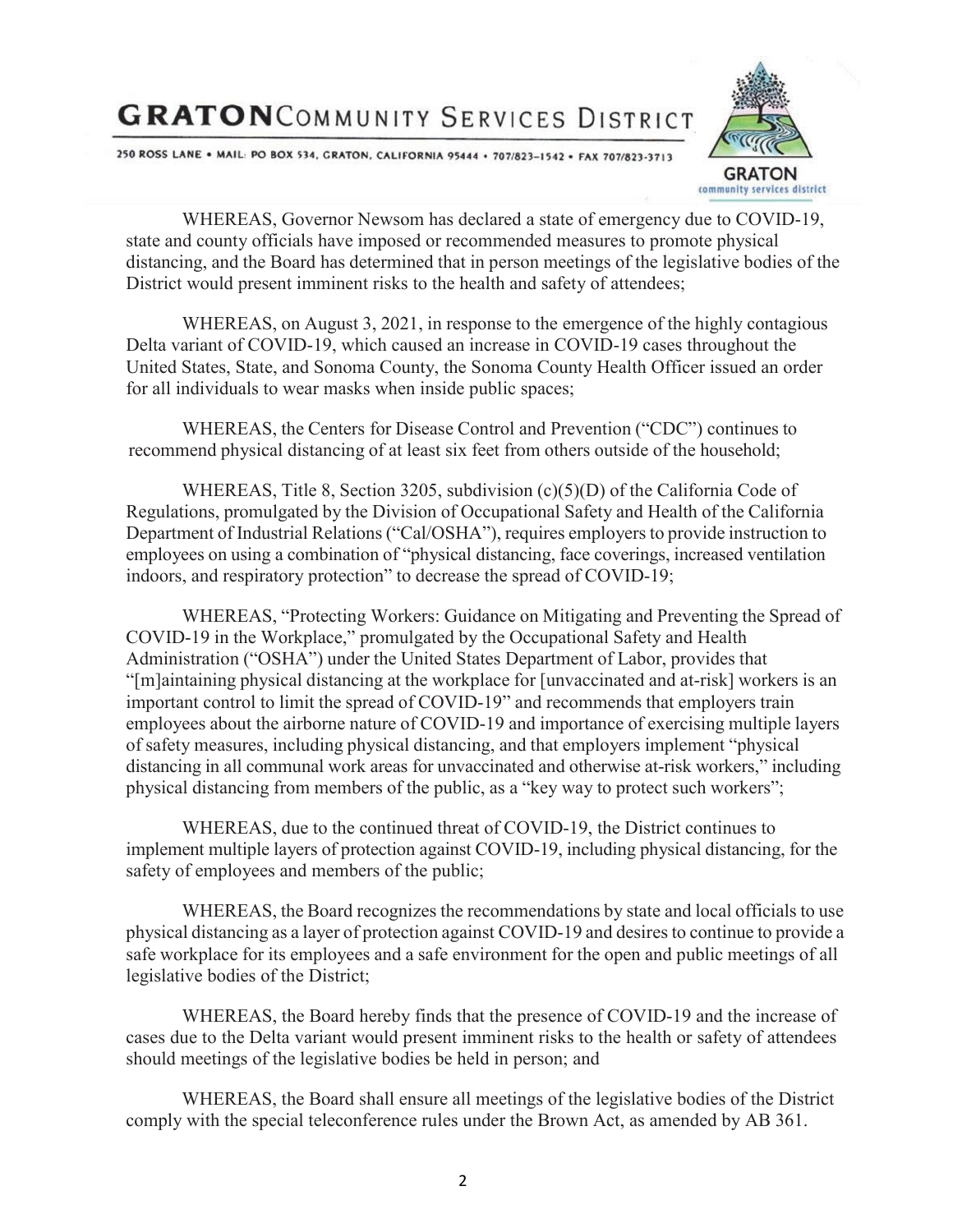250 ROSS LANE . MAIL: PO BOX 534, GRATON, CALIFORNIA 95444 . 707/823-1542 . FAX 707/823-3713



### **NOW, THEREFORE BE IT RESOLVED** by the Graton Community Services District

Board of Directors, as follows:

Section 1. Recitals. The above recitals are true and correct and hereby incorporated into this Resolution.

Section 2. State of Emergency and Imminent Risks to Health and Safety. In compliance with the special teleconference rules of Section 54953 of the Government Code, as established by Assembly Bill 361 (2021), the Board of Directors hereby makes the following findings:

- a. The Board of Directors have considered the circumstances of the state of emergency; and
- b. The states of emergency, as declared by the Governor and Sonoma County, continue to impact directly the ability of all legislative bodies of the Graton Community Services District to safely meet in person; and
- c. The CDC, Cal/OSHA, and OSHA continue to recommend physical distancing of at least six feet to protect against transmission of COVID-19; and
- d. Meeting in person would present imminent risks to the health and safety of attendees, due to the continued presence and threat of COVID-19.

Section 3. Remote Teleconference Meetings. The District's legislative bodies are authorized to continue to meet remotely in compliance with the special teleconference rules of Section 54953 of the Government Code, as amended by Assembly Bill 361 (2021), in order to protect the health and safety of the public.

Section 4. Effective Date of Resolution. This Resolution shall take effect immediately upon its adoption. The Board of Directors will review these findings and the need to conduct meetings by teleconference within 30 days of the adoption of this Resolution in accordance with Government Code section 54953(e)(3).